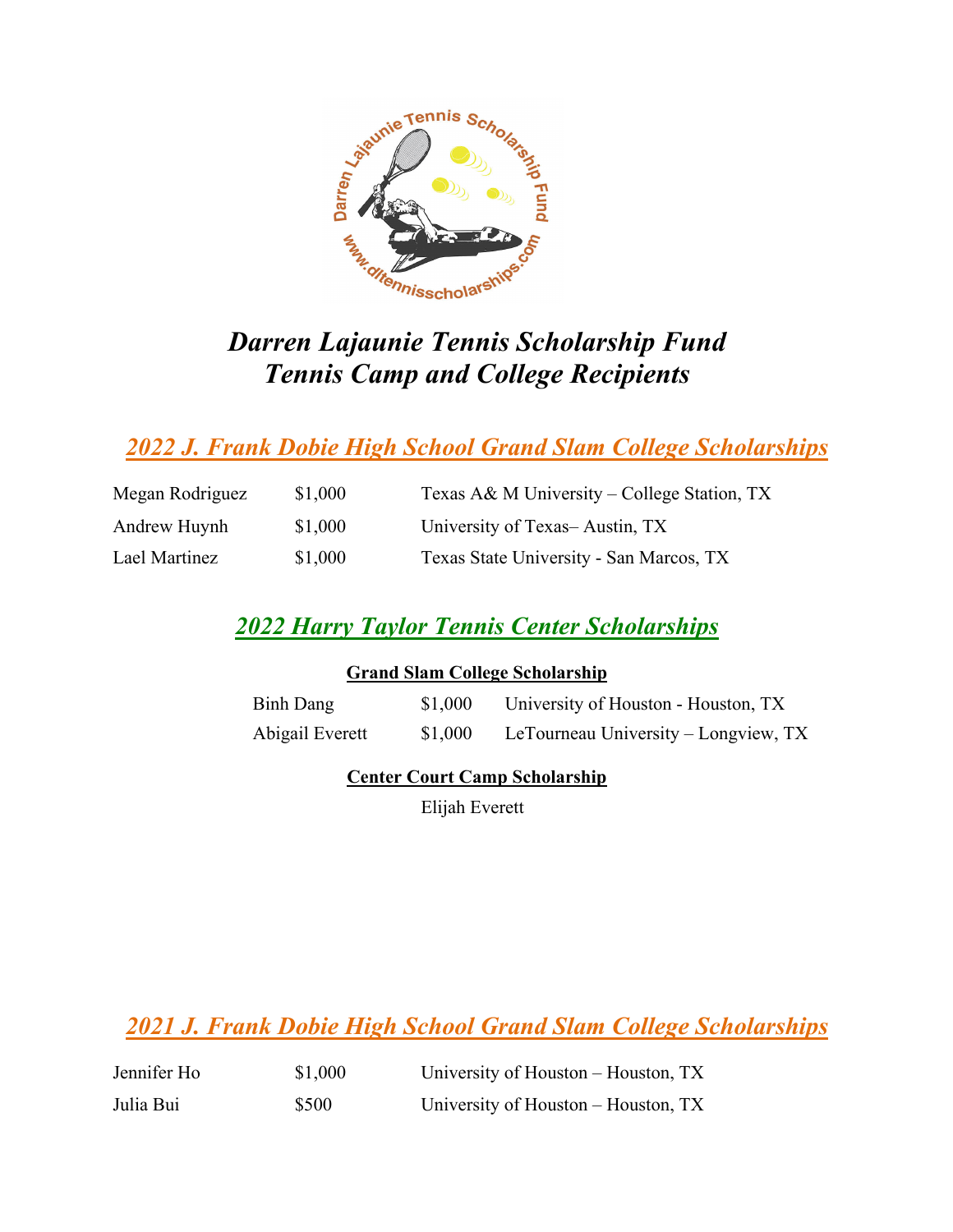## *2021 Harry Taylor Tennis Center Scholarships*

#### **Center Court Camp Scholarship**

**Girls Boys** Binh Dang Jaden Lartigue Josephine Krueger

## *2020 J. Frank Dobie High School Grand Slam College Scholarships*

| Katelyn Huynh         | \$1,000 | San Jacinto Community College - Houston, TX     |
|-----------------------|---------|-------------------------------------------------|
| Sebastian Delgado     | \$1,000 | Texas Tech University - Lubbock, TX             |
| <b>Gisell Morales</b> | \$500   | University of Houston – Clear Lake, Houston, TX |
| <b>Kristy Morales</b> | \$500   | University of Houston – Clear Lake, Houston, TX |
| Thailony Trevino      | \$500   | San Jacinto Community College – Houston, TX     |
| Son Truong            | \$500   | University of Houston – Houston, TX             |

## *2020 Harry Taylor Tennis Center Scholarships*

### **Center Court Camp Scholarship**

**Girls** Binh Dang Ryan Ruzek

## *2019 J. Frank Dobie High School Grand Slam College Scholarships*

| Camille Smith      | \$1,000 | University of Texas - Austin       |
|--------------------|---------|------------------------------------|
| Kevin Dinh         | \$1,000 | University of Houston, Houston, TX |
| Stephanie Gonzalez | \$750   | University of Texas - Austin       |
| Bao Nguyen         | \$750   | University of Houston, Houston, TX |
| Ronald Nguyen      | \$750   | University of Houston, Houston, TX |
| Lusi Neira         | \$750   | San Jacinto Community College      |
| Austin Luu         | \$500   | University of Texas - Austin       |
| Hao Vuong          | \$500   | San Jacinto Community College      |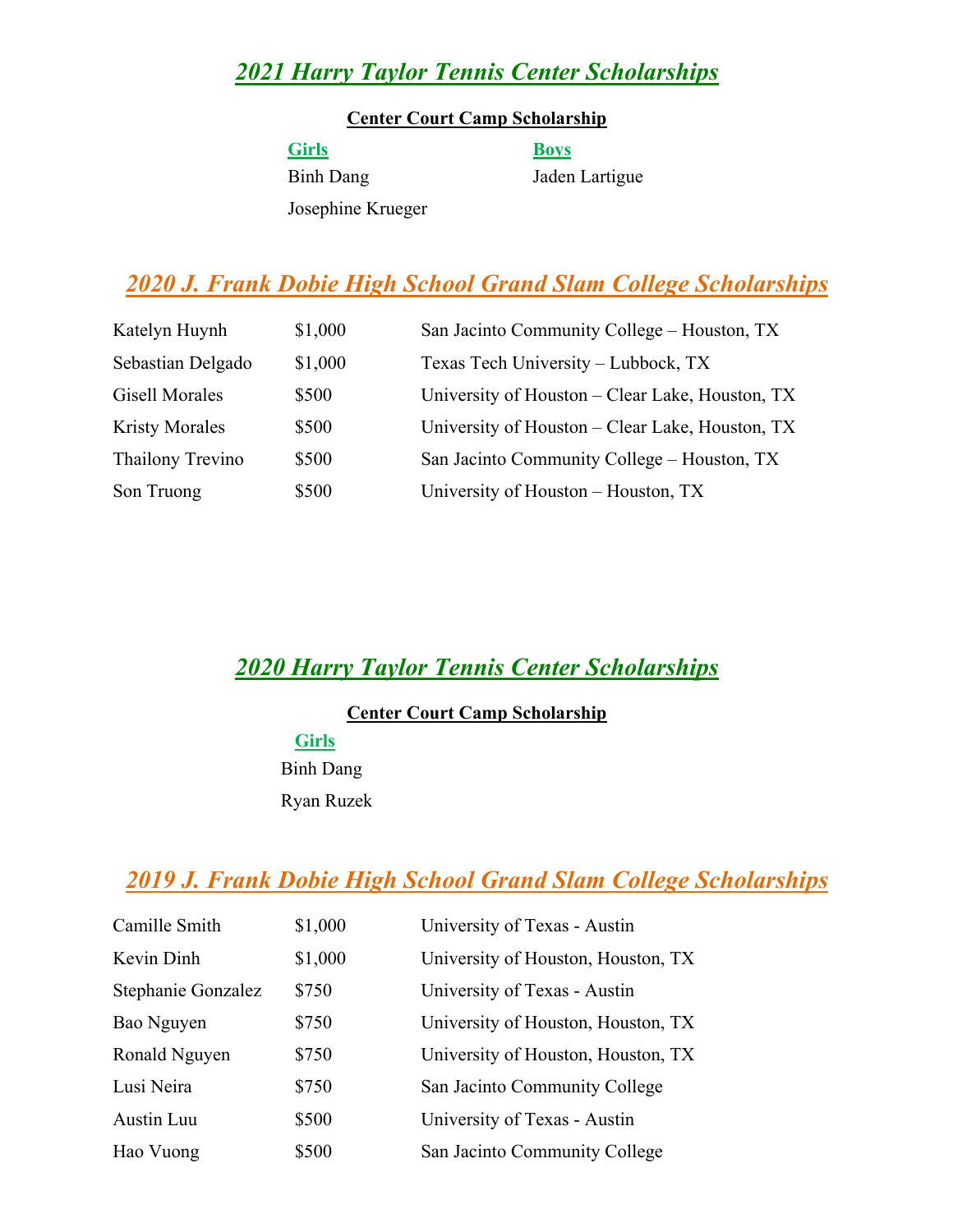## *2019 Harry Taylor Tennis Center Scholarships*

#### **Center Court Camp Scholarship**

### **Girls**

Abigail Everett Sarah Jones Binh Dang

### **Grand Slam College Scholarship**

| My Chau Hoang Nguyen | \$1,000 | University of Texas - Austin                    |
|----------------------|---------|-------------------------------------------------|
| Tony Nguyen          | \$1,000 | University of Houston, Houston, TX              |
| John Claunch         | \$750   | University of Houston – Clear Lake, Houston, TX |

## *2018 J. Frank Dobie High School Grand Slam College Scholarships*

| Emily Nguyen     | \$1,500 | University of Houston - Clear Lake, Houston, TX |
|------------------|---------|-------------------------------------------------|
| Tommy Nguyen     | \$1,500 | University of Houston, Houston, TX              |
| Ann Truong       | \$1,000 | University of St. Thomas, Houston, TX           |
| Lan Phan         | \$1,000 | University Texas A&M, College Station           |
| Tina Ha          | \$1,000 | University of Houston, Houston, TX              |
| Leilani Vargas   | \$1,000 | University of Houston, Houston, TX              |
| Adrian Tamez     | \$1,000 | University of Houston, Houston, TX              |
| Daniel Botello   | \$1,000 | University of Houston, Houston, TX              |
| Tommy Tin Nguyen | \$250   | San Jacinto South, Houston, TX                  |

### *2018 Harry Taylor Tennis Center Scholarships*

### **ACE Camp Scholarship**

**Girls** Zafirah Cabrera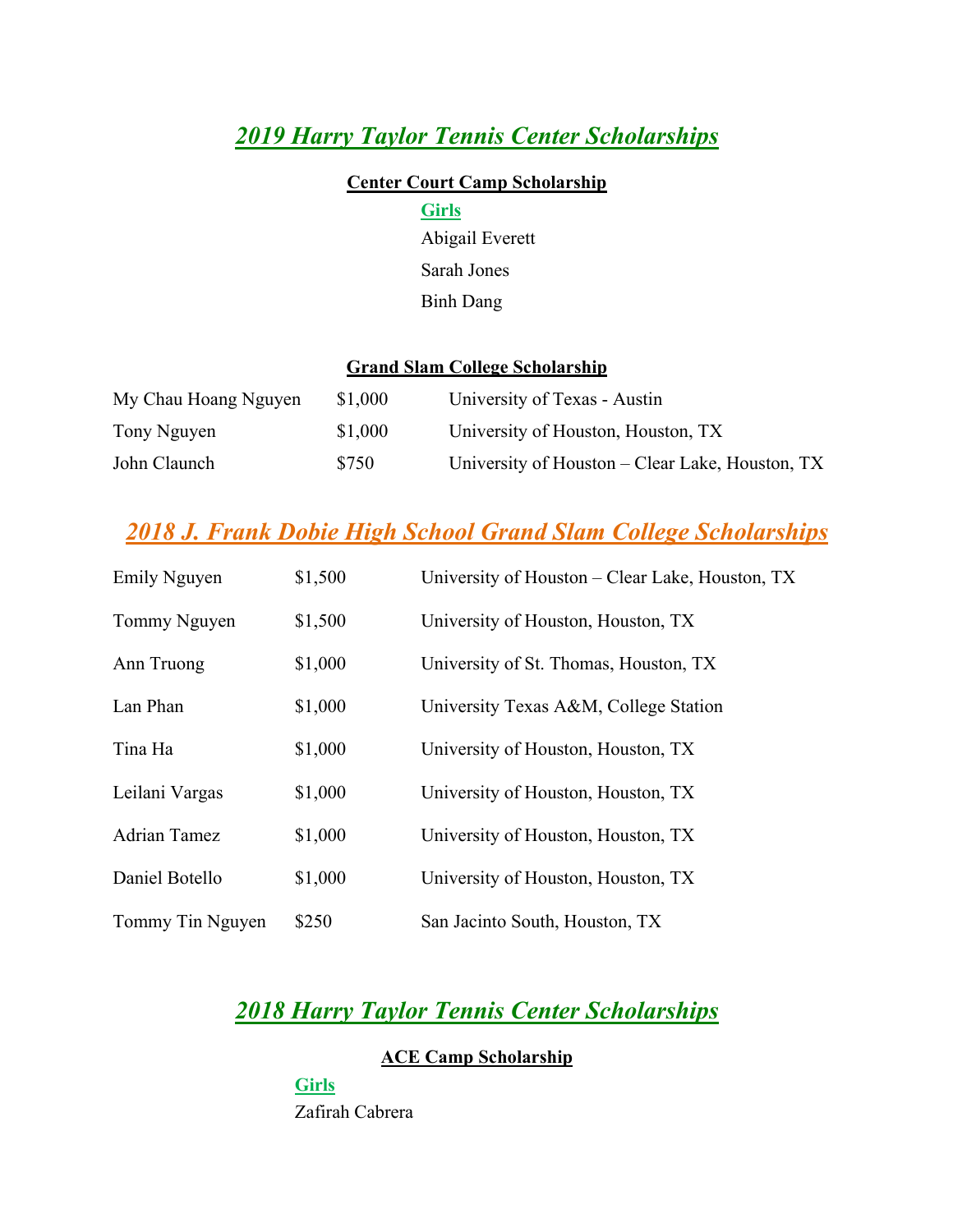### **Center Court Camp Scholarship**

#### **Girls**

Abigail Everett

#### **Grand Slam College Scholarship**

| Klarissa Bueno | \$1,500 | University of Houston, Houston, TX |  |
|----------------|---------|------------------------------------|--|

## *2017 J. Frank Dobie High School Grand Slam College Scholarships*

| Alice Pham  | \$1,500 | University of Houston, Houston, TX |
|-------------|---------|------------------------------------|
| Sean Le     | \$1,500 | University of Houston, Houston, TX |
| Hellen Le   | \$1,000 | University of Houston, Houston, TX |
| Steven Phan | \$1,000 | University of Texas - Austin       |
| Tin Pham    | \$1,000 | San Jacinto Community College      |
| Joseph Tran | 1,0000  | San Jacinto Community College      |

### *2017 Harry Taylor Tennis Center Scholarships*

#### **ACE Camp Scholarship**

**Girls Boys**

Zafirah Cabrera Joshua Torres

**Baseline Camp Scholarship**

**Boys** Davian Rodriguez

**Center Court Camp Scholarship Girls**

Jasmine Garcia

**Grand Slam College Scholarship** Daniela Hernandez \$1,500 Sam Houston State

*2016 J. Frank Dobie High School Grand Slam College Scholarships*

Albert Luu  $$1,000$  University of Texas – Austin, TX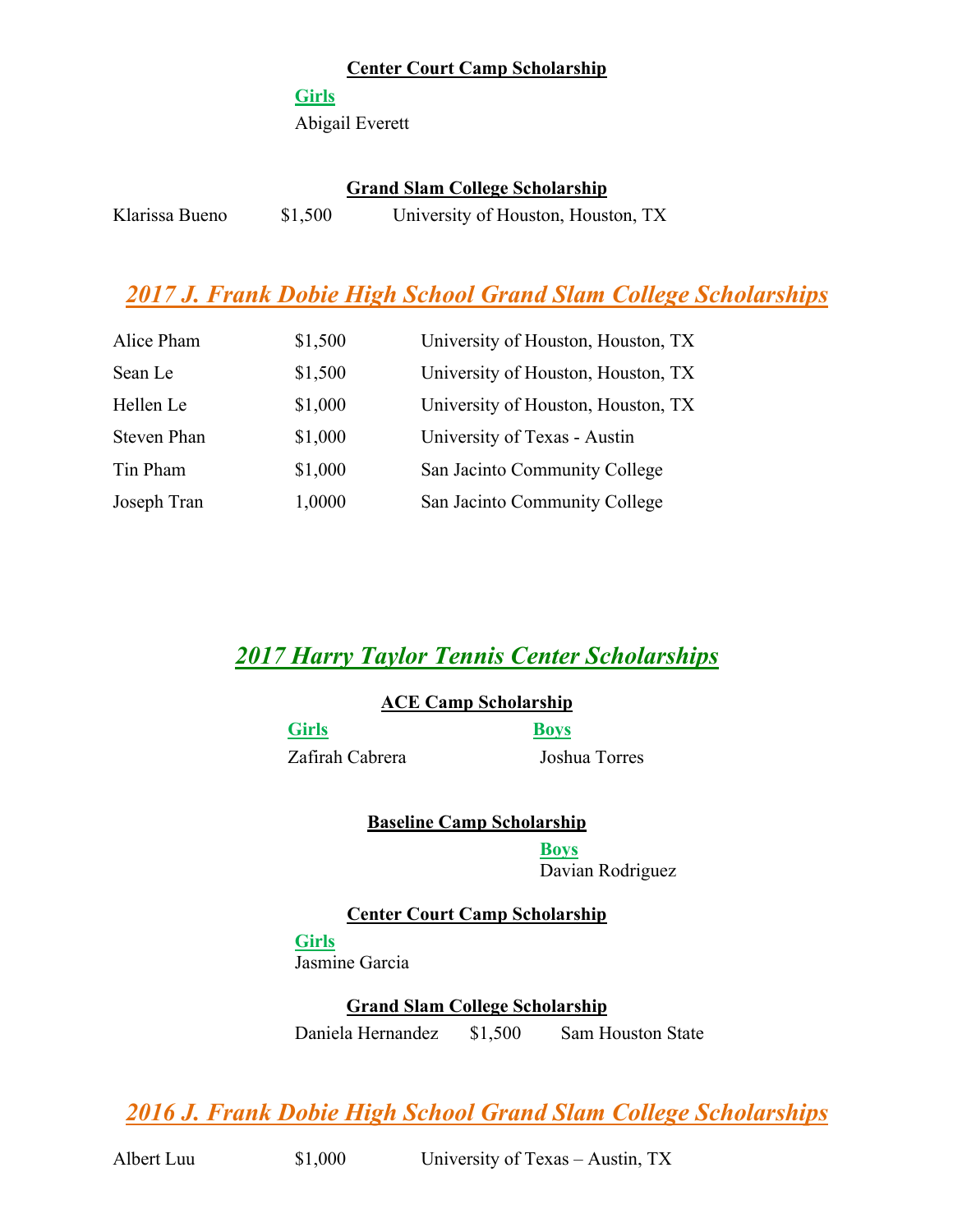| Luis Cabreja         | \$1,000 | Schreiner University, Schreiner, TX |
|----------------------|---------|-------------------------------------|
| David Ho             | \$1,000 | University of Houston, Houston, TX  |
| <b>Ashley Deveza</b> | \$1,000 | University of Houston, Houston, TX  |
| Karen Neira          | \$1,000 | University of Houston, Houston, TX  |
| Hainhu Ho            | \$1,000 | University of Houston, Houston, TX  |
| Justin Gee           | \$1,000 | University of Houston, Houston, TX  |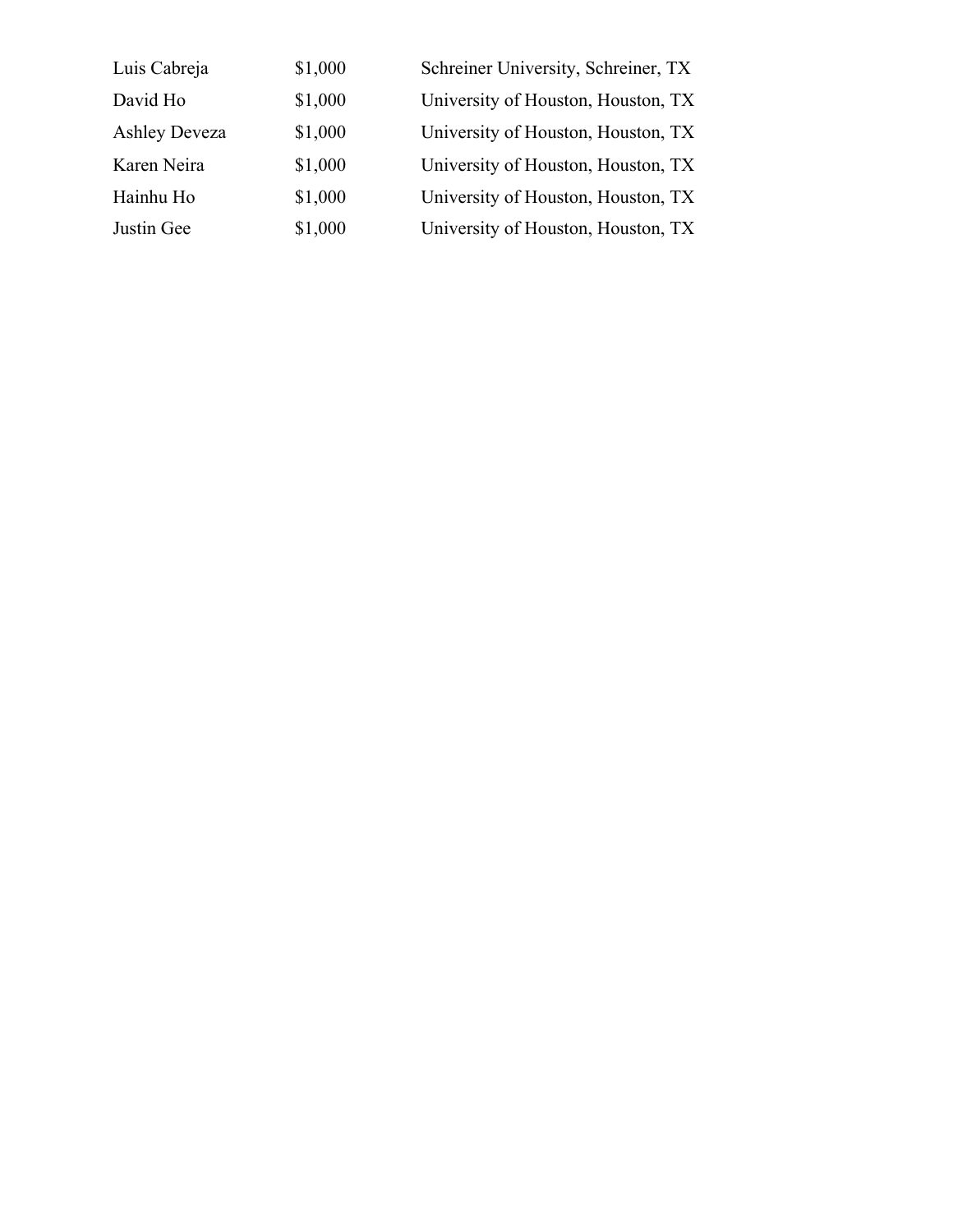*2016 Bay Area Racquet Club Camp & College Scholarships*

|               |         | <b>Baseline Camp Scholarship</b>      |
|---------------|---------|---------------------------------------|
| <b>Girls</b>  |         | <b>Boys</b>                           |
| Erica Jessel  |         | Alberto Castellanos                   |
|               |         | Gabriel Massie                        |
|               |         | <b>Center Court Camp Scholarship</b>  |
| <b>Girls</b>  |         | <b>Boys</b>                           |
| Tabitha Tran  |         | Cole Massington                       |
|               |         | <b>Tyler Tran</b>                     |
|               |         | Victor Castellanos                    |
|               |         | Christian Dadd                        |
|               |         | <b>Grand Slam College Scholarship</b> |
| Haley Voumard | \$1,000 | Texas State, San Marcos, TX           |

## *2015 J. Frank Dobie High School Grand Slam College Scholarships*

| Ruben Vargas | \$1,000 | University of Houston, Houston, TX |
|--------------|---------|------------------------------------|
| Julie Nguyen | \$1,250 | University of Texas - Austin, TX   |
| Juan Melesio | \$1,250 | University of Houston, Houston, TX |
| Therese Tran | \$1,250 | University of Houston, Houston, TX |

## *2015 Bay Area Racquet Club Camp & College Scholarships*

### **Ace Camp Scholarship**

Zachary May Cory Fanning

### **Center Court Camp Scholarship**

Aditya Nagpal Reed Collier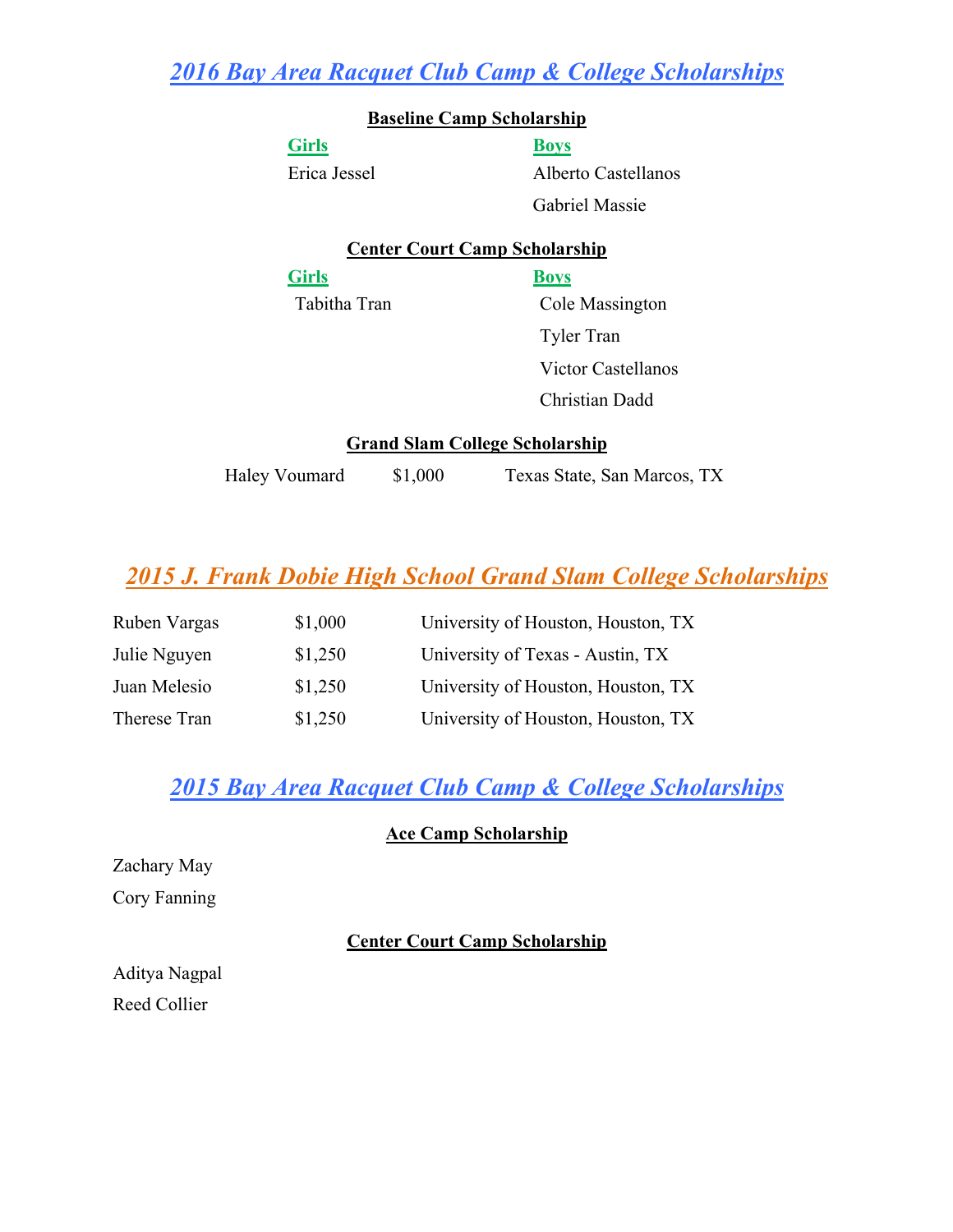#### **Grand Slam College Scholarship**

| Andrew Albright      | \$250   | Schreiner University, Schreiner, TX         |
|----------------------|---------|---------------------------------------------|
| <b>Madison Gomez</b> | \$500   | Texas A&M - Kingsville, Kingsville, TX      |
| Shelby Fillingame    | \$1,000 | Tarleton State University, Stephenville, TX |
| Jose McIntyre        | \$1,000 | University of Texas – Tyler, Tyler, TX      |

## *2014 J. Frank Dobie High School Grand Slam College Scholarships*

Tony Ly  $$1,500$  University of Texas - Austin, TX

### *2014 Bay Area Racquet Club Camp & College Scholarships*

**Ace Camp Scholarship**

### **Girls**

Sydney Nwakanma

#### **Center Court Camp Scholarship**

#### **Boys**

Jose McIntyre Garrett Fillingame

#### **Grand Slam College Scholarship**

Ahmed Gomez \$1,000 Marion Military Institute, Marion, AL

## *2013 J. Frank Dobie High School Grand Slam College Scholarships*

| Phillip Nguyen | \$500   | San Jacinto South, Houston, TX     |
|----------------|---------|------------------------------------|
| Osaka Heng     | \$500   | San Jacinto South, Houston, TX     |
| Kevin Nguyen   | \$1,000 | University of Houston, Houston, TX |
| Vanessa Vu     | \$1,000 | San Jacinto South, Houston, TX     |